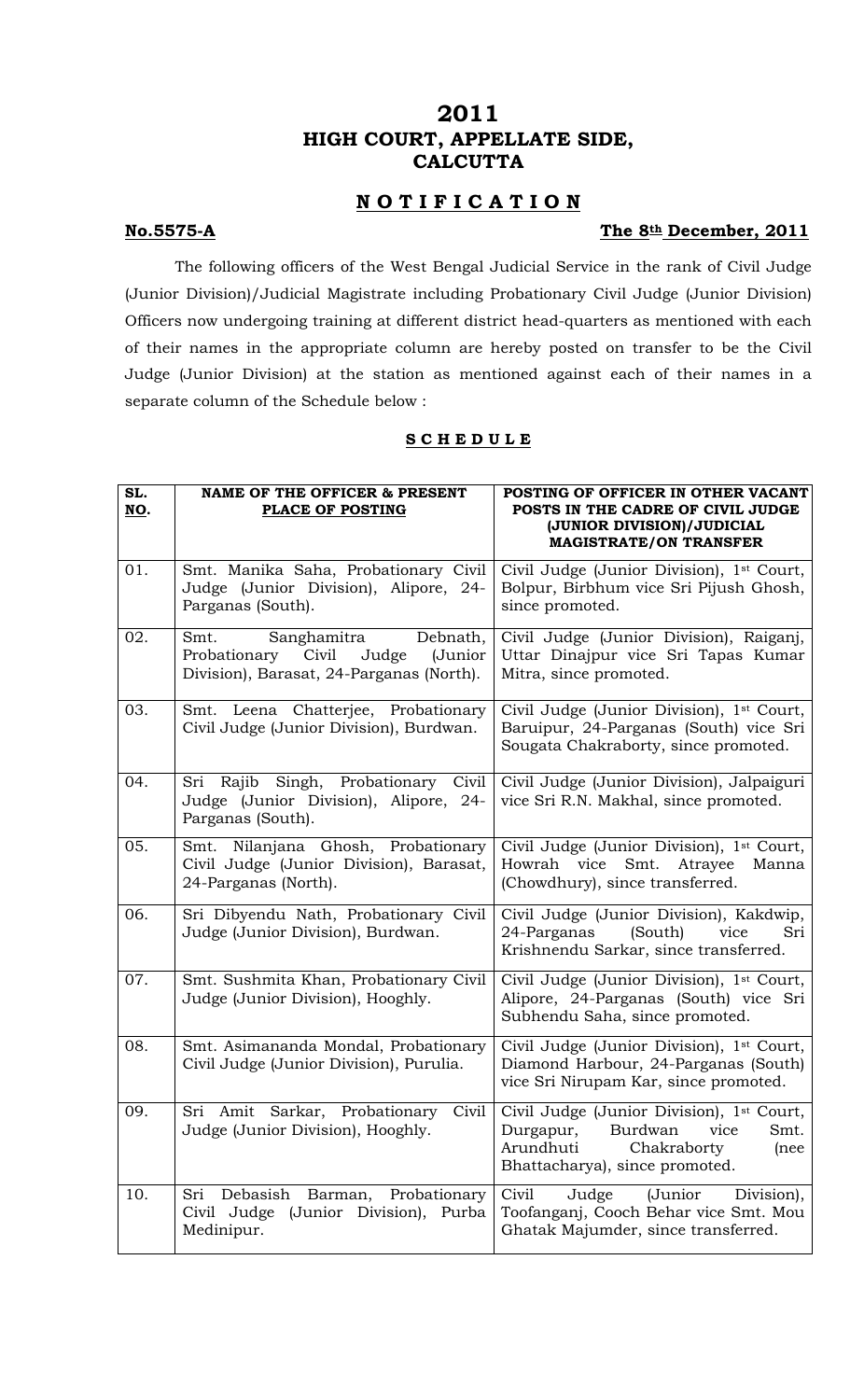| 11. | Tshering<br>Yangchen Lepcha,<br>Judge<br>Probationary Civil<br>(Junior<br>Division), Darjeeling.                        | Civil<br>Judge (Junior<br>Division),<br>Mekhliganj, Cooch Behar<br>vice<br>Sri<br>Bishnu Baran Mondal, since promoted.                       |
|-----|-------------------------------------------------------------------------------------------------------------------------|----------------------------------------------------------------------------------------------------------------------------------------------|
| 12. | Tashi Phuntsok, Probationary Civil<br>Judge (Junior Division), Darjeeling.                                              | Civil Judge (Junior Division), Tehatta,<br>Nadia vice Sri Priyajit Chatterjee, since<br>promoted.                                            |
| 13. | Smt. Chirasree Banerjee, Probationary<br>Civil Judge (Junior Division), Alipore,<br>24-Parganas (South).                | Civil Judge (Junior Division), 3rd Court,<br>Paschim Medinipur vice Syed Dilwar<br>Hossain, since transferred.                               |
| 14. | Smt. Arfa Yasmin, Probationary Civil<br>Judge (Junior Division), Alipore, 24-<br>Parganas (South).                      | Civil Judge (Junior Division), 1 <sup>st</sup> Court,<br>Arambagh, Hooghly vice Sri Duri Venkat<br>Srinivas, since promoted.                 |
| 15. | Smt. Parijat Kumar, Probationary Civil<br>Judge (Junior Division), Malda.                                               | Judge (Junior Division),<br>Civil<br>Mathabhanga, Cooch Behar vice Smt.<br>Chandra Probha Saha Chakraborty,<br>since transferred.            |
| 16. | Swarup Kumar Chakraborty,<br>Sri<br>Probationary Civil<br>Judge<br>(Junior<br>Division), Cooch Behar.                   | Civil Judge (Junior Division), Siliguri,<br>Darjeeling vice Sri Prabir Mahapatra,<br>since transferred.                                      |
| 17. | Sri Debasish Banerjee, Probationary<br>Civil<br>Judge (Junior<br>Division),<br>Chinsurah, Hooghly.                      | Civil Judge (Junior Division), Balurghat,<br>Dakshin Dinajpur vice Sri Anirban Ray,<br>since transferred.                                    |
| 18. | Smt. Sharmistha<br>Nag<br>(Paul),<br>Probationary Civil<br>Judge<br>(Junior<br>Division), Alipore, 24-Parganas (South). | Civil Judge (Junior Division), 1st Court,<br>Krishnagar, Nadia vice Smt. Bipasa<br>Mondal, since promoted.                                   |
| 19. | Smt. Payel Banerjee - I, Probationary<br>Civil Judge (Junior Division), Barasat,<br>North 24-Parganas.                  | Civil Judge (Junior Division), Suri,<br>Birbhum vice Sri Ananta Kumar<br>Bardhan, since promoted.                                            |
| 20. | Khaleda Mannan, Probationary<br>Civil<br>Judge (Junior Division), Alipore, 24-<br>Parganas (South).                     | Civil Judge (Junior Division), 1st Court,<br>Contai, Purba<br>Medinipur<br>vice<br>Sri<br>Sougata<br>Chowdhury,<br>Roy<br>since<br>promoted. |
| 21. | Sm. Sonali Ganguly, Probationary Civil<br>Judge (Junior Division), Barasat, 24-<br>Parganas (North).                    | Civil Judge (Junior Division), 3rd Court,<br>Burdwan<br>vice<br>Smt.<br>Kumkum<br>Chattopadhyay, since promoted.                             |
| 22. | Sri<br>Bhattacharjee,<br>Soumyajit<br>Probationary<br>Civil<br>Judge<br>(Junior<br>Division), Chinsurah, Hooghly.       | Civil Judge (Junior Division), 1st Court,<br>Sealdah, 24-Parganas (South) vice Sri<br>Abir Chattopadhyay, since transferred.                 |
| 23. | Tsering Choden, Probationary Civil<br>Judge (Junior Division), Alipore, 24-<br>Parganas (South).                        | Civil Judge (Junior Division), 7th Court,<br>Howrah vice Sri Biswajyoti Chatterjee,<br>since promoted.                                       |
| 24. | Obed Tshring Lepcha, Probationary Civil<br>Judge (Junior Division), Alipore, 24-<br>Parganas (South).                   | Civil Judge (Junior Division), 1st Court,<br>Barasat, 24-Parganas (North) vice Smt.<br>Ishani Chakraborty, since transferred.                |
| 25. | Smt. Monila Bhutia, Probationary Civil<br>Judge (Junior Division), Alipore, 24-<br>Parganas (South).                    | Civil Judge (Junior Division), 5th Court,<br>Howrah vice Smt. Madhumita Roy - III,<br>since promoted.                                        |
| 26. | Smt. Shivi Shrivasatava, Probationary<br>Civil Judge (Junior Division), Alipore,<br>24-Parganas (South).                | Civil Judge (Junior Division), 3rd Court,<br>Howrah vice Sri Debasish Chowdhury,<br>since promoted.                                          |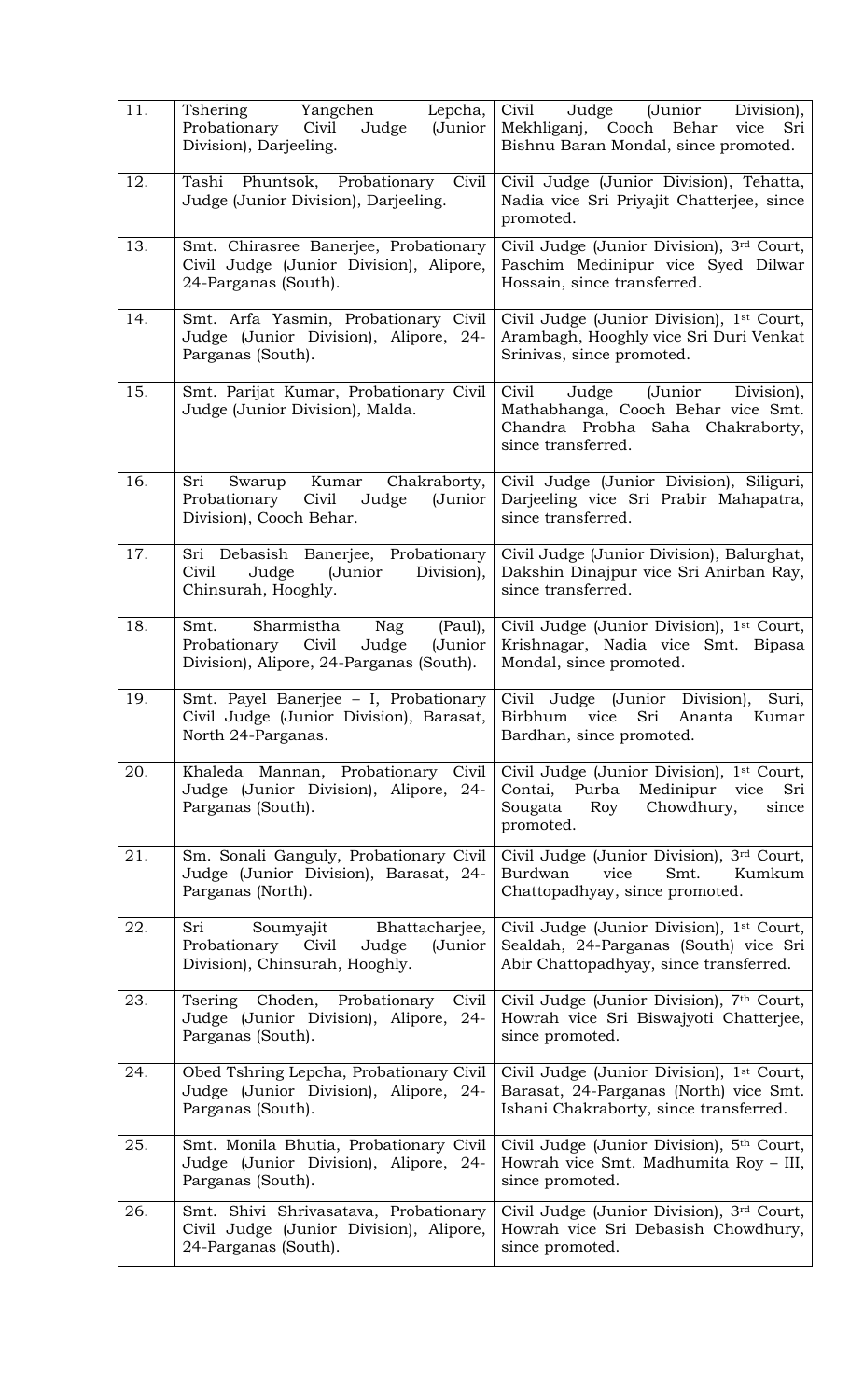| 27. | Smt. Soroshi Goswami, Probationary<br>Civil Judge (Junior Division), Alipore,<br>24-Parganas (South).                         | Civil Judge (Junior Division),<br>2 <sup>nd</sup><br>Additional Court, Alipore, 24-Parganas<br>(South) vice Sri Manoj Kumar Prasad,<br>since promoted. |
|-----|-------------------------------------------------------------------------------------------------------------------------------|--------------------------------------------------------------------------------------------------------------------------------------------------------|
| 28. | Smt. Payel Banerjee - II, Probationary<br>Civil Judge (Junior Division), Alipore,<br>24-Parganas (South).                     | Civil Judge (Junior Division), 2 <sup>nd</sup> Court,<br>Bankura vice Sri Arup Roy,<br>since<br>promoted.                                              |
| 29. | Smt. Smita Saha, Probationary Civil<br>Judge (Junior Division), Alipore, 24-<br>Parganas (South).                             | Civil Judge (Junior Division),<br>$1$ st<br>Additional Court, Alipore, 24-Parganas<br>(South) vice Smt. Debashri Lahiri, since<br>transferred.         |
| 30. | Smt. Sudipa Banerjee, Probationary<br>Civil Judge (Junior Division), Alipore,<br>24-Parganas (South).                         | Civil Judge (Junior Division), 2 <sup>nd</sup> Court,<br>Krishnagar, Nadia vice Smt. Manda<br>Kranta Saha, since promoted.                             |
| 31. | Sri Debabrata Biswas, Probationary<br>Civil Judge (Junior Division), Alipore,<br>24-Parganas (South).                         | Civil Judge (Junior Division), 4th Court,<br>Alipore, 24-Parganas (South) vice Sri<br>Ananda Kumar Tiwari, since promoted.                             |
| 32. | Sri Anindya Sen, Probationary Civil<br>Judge (Junior Division), Alipore, 24-<br>Parganas (South).                             | Civil Judge (Junior Division), 2nd Court,<br>Paschim Medinipur vice Sri Susangeet<br>Kumar Das, since transferred.                                     |
| 33. | Sri Avik Kumar Chatterjee, Probationary<br>Civil Judge (Junior Division), Alipore,<br>24-Parganas (South).                    | Civil Judge (Junior Division), Additional<br>Court, Krishnagar, Nadia vice Smt.<br>Santhi Mukherjee, since transferred.                                |
| 34. | Rina Talukdar,<br>Judicial<br>Smt.<br>Bongaon, 24-parganas<br>Magistrate,<br>(North) at Barasat.                              | Civil Judge (Junior Division), 1st Court,<br>Asansol, Burdwan vice Sri Gautam<br>Naskar, since transferred.                                            |
| 35. | (Junior Division), 2 <sup>nd</sup> Court, Uluberia,<br>Howrah.                                                                | Sri Nilam Sashi Kujur, Civil Judge Civil Judge (Junior Division), Campbell<br>Bay, A&N Islands vice vacant.                                            |
| 36. | Sri Debasish Panja, Civil Judge (Junior<br>Division), 3 <sup>rd</sup> Additional Court, Alipore,<br>24-Parganas (South).      | Civil Judge (Junior Division), 2nd Court,<br>Alipore, 24-Parganas (South) vice Sri<br>Kamal Sarkar, since promoted.                                    |
| 37. | Smt. Debasree Lahiri, Civil<br>Judge<br>(Junior Division), 1 <sup>st</sup> Additional Court,<br>Alipore, 24-Parganas (South). | Civil Judge (Junior Division), 1st Court,<br>Lalbagh, Murshidabad vice Sri Pradip<br>Kumar<br>Gangyopadhyay,<br>since<br>promoted.                     |
| 38. | Judicial<br>Sri<br>Kuntal Bhattacharya,<br>Magistrate, 2 <sup>nd</sup> Court, Berhampore,<br>Murshidabad.                     | Civil Judge (Junior Division), Dantan,<br>Paschim Medinipur vice Sri Ananta<br>Kumar<br>Singha<br>Mahapatra,<br>since<br>promoted.                     |
| 39. | Sri Susangeet Kumar Das, Civil Judge<br>(Junior Division), 2 <sup>nd</sup> Court, Paschim<br>Medinipur.                       | Civil Judge (Junior Division), Additional<br>Court, Lalbagh, Murshidabad vice Smt.<br>Ratna Biswas, since promoted.                                    |
| 40. | Sri Sunil Kumar Sharma, Civil Judge<br>Division), Additional<br>(Junior<br>Court,<br>Garbeta, Paschim Medinipur.              | Civil Judge (Junior Division), 2nd Court,<br>Garbeta, Paschim Medinipur vice Sri<br>Sisir Kumar Meyur, since promoted.                                 |
| 41. | Judicial<br>Sri<br>Mandip<br>Saha<br>Roy,<br>Magistrate, 4 <sup>th</sup> Court, Bankura.                                      | Civil Judge (Junior Division), Bongaon,<br>24-Parganas (North) vice Sri Soumendra<br>Nath Roy, since promoted.                                         |